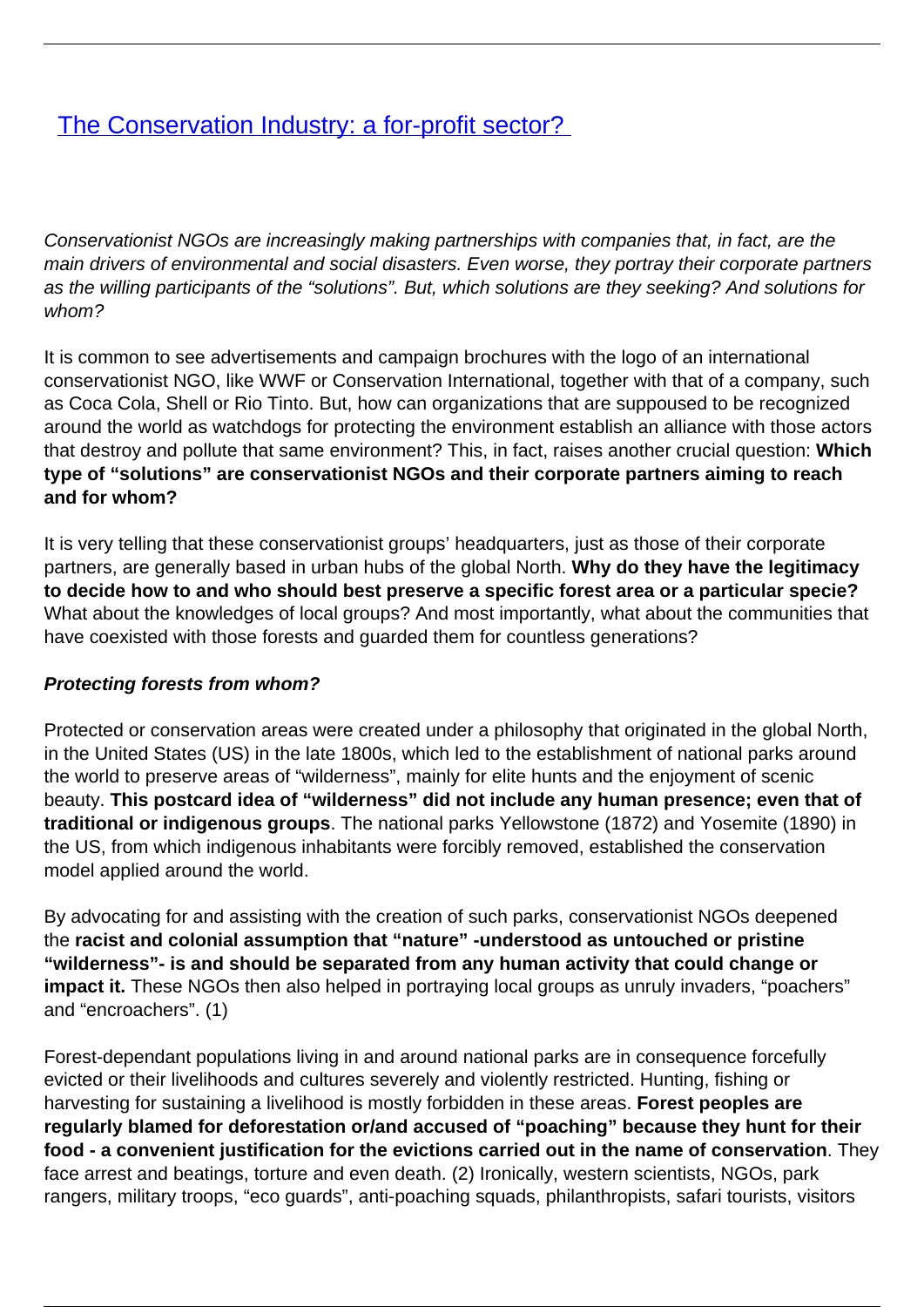and many other so-called "experts" are very much allowed into these areas. Fee-paying elite hunters are even encouraged in some. **Safari hunters, however, who are mostly rich and white, are of course never called poachers**. Conservation practices have in fact deepened the racist division of forest access and have further imposed colonial models and ideas over forest peoples. Conservationist NGOs are at the centre of this.

When Baka indigenous land in Cameroon was stolen from them for creating "protected areas," the NGO WWF played a key role in dividing up the territory which included safari hunting concessions, logging areas and national parks. Since 2000 WWF has been funding **anti-poaching squads who mostly abuse indigenous peoples, while the real problem – commercial poaching – goes largely unaddressed**. WWF has also acted as consultant to the logging company that operates in the Baka's forests. (3)

To enforce some conservation objectives, conservationist NGOs often employ **military services to guard the national parks they manage** on behalf of governments; a practice often called as "green militarism." WWF, for example, turned to the Maisha Consulting Company, a private military company, to deliver security operations. This company offers military training for anti-poaching squads in Garamba National Park, DRC, and has provided security advice and installed a network of remote surveillance cameras in Dzangha-Sangha National Park in the Central African Republic. (4)

Ironically enough, **many national parks are surrounded or even overlap with licenced projects**, like mining, oil or gas extraction. Others are bordering industrial monoculture plantations, logging concessions or large-scale infrastructure projects. But this does not seem to be enough for conservationist NGOs to target these corporate actors in their conservation efforts. Quite the opposite.

### **Partners in crime**

The US-oil and gas multinational ExxonMobil has drilled in the Stabroek exploration area off the coast of Guyana since 2015. Recent discoveries have led the company to estimate that Stabroek's oil reserves could be worth more than 200 billion dollars. (5) Of course, what the company does not advertise are the many impacts that these activities have on marine diversity, mangrove forests and fisher communities; not to mention its enormous contribution to climate change and local pollution.

Despite this, in August 2018, **the NGO Conservation International in Guyana accepted a 10 million dollars grant from ExxonMobil's Foundation**. The stated objectives are to advance sustainable job opportunities; expand community-supported conservation; expand conservation areas in the Rupununi Wetlands; contribute to mangrove restoration and support improvements to community-based fishing, a sector the government of Guyana has identified as critically important to the wellbeing of the Guyanese people. (6)

But, what is the real objective behind the fact that a fossil fuel corporation gives large sums of money to an international conservationist NGO? This "investment" - as the company likes to put it - aims to generate some kind of benefit to the company. And **nothing like an international public relations campaign led by a well-known conservationist NGO to try to greenwash what in fact is the biggest and most undeniable cause of climate change: fossil fuel extraction**.

Unsurprisingly, this undeniable conflict of interests is not an isolated case. Conservation International also has partnerships with companies like Chevron, Monsanto, Nissan, Walmart and many others (7). And this NGO is not alone.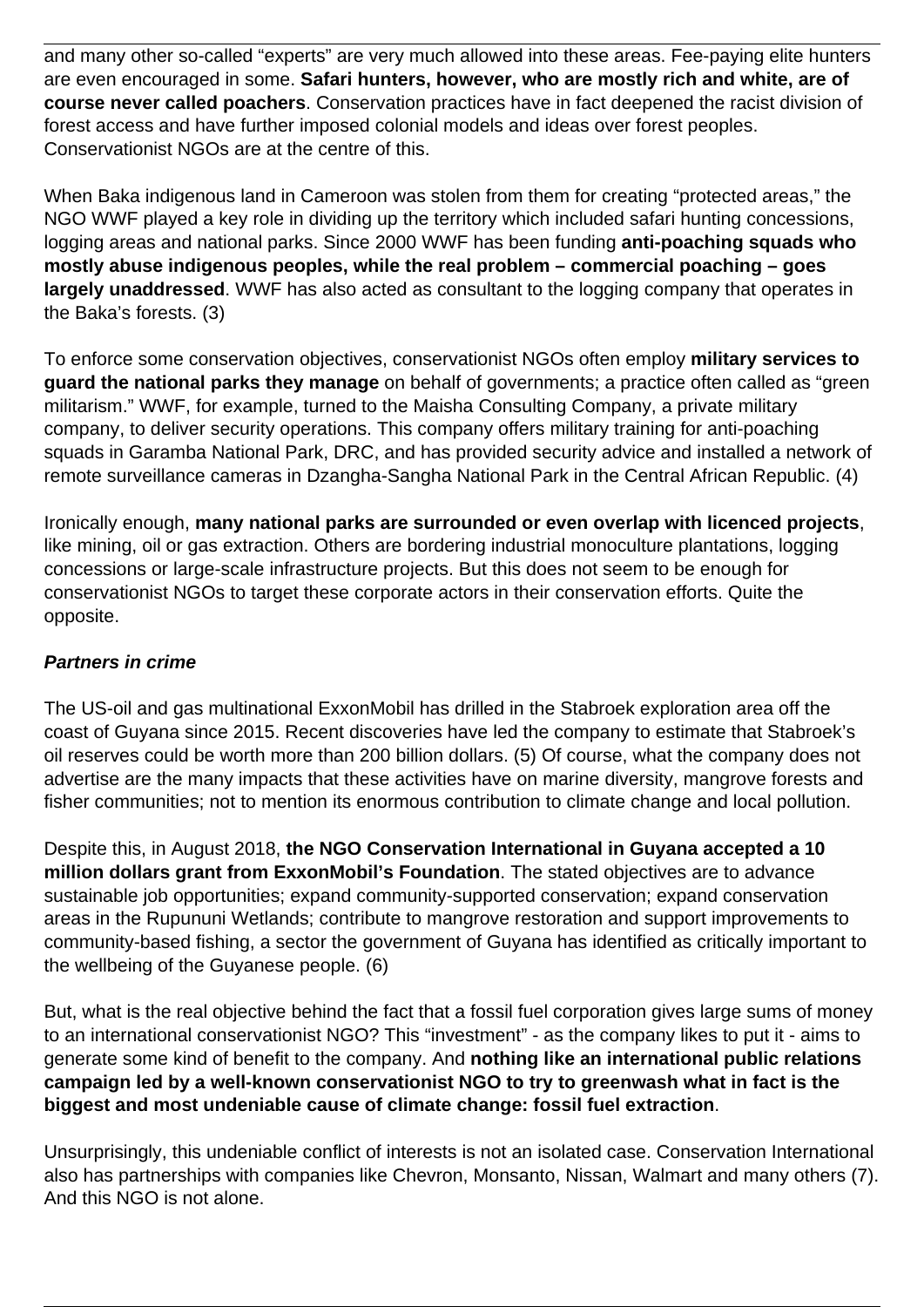In 2007, the **WWF accepted 20 million dollars from the Coca-Cola company**, despite the serious accusations against this company for depleting local water sources around the world. This "investment" was another greenwash strategy. (8) WWF has also partnered with furniture company IKEA, despite the company's expanding logging activities in forests (9), as well as with the Toyota Motor Company, clothing retail company H&M, financial institution HSBC, pulp and paper company Mondi, among many others. The Nature Conservancy, another conservationist NGO, also has partners such as mining company BHP, agribusiness Cargill, oil-giant Shell, Pepsi and Walt Disney.

Moreover, these organizations' board of directors, whose members are supposed to provide guidance and advice for their work, have a blunt conflict of interests. **The Nature Conservancy's board, for example, is full of people from the corporate world**, including financial companies JP Morgan Chase and the Blackstone Group, multinational Dow Chemical Company, e-commerce conglomerate Alibaba group and many others. (10) And the list goes on and on.

## **NGOs or companies?**

The bottom line is that corporations can provide large amounts of funds to these conservationist NGOs. Yet, at the same time, these NGOs have increasingly become active participants of the financial market, which is bound to the capital accumulation logic, which in turn depends on fossil fuels. (11) **Some of the largest conservationist NGOs invest in fossil fuel companies directly**.

As author Naomi Klein explain: "Now it turns out that **some green groups are literally part owners of the industry causing the crisis** they are purportedly trying to solve. And the money the green groups have to play with is serious." (12) The Nature Conservancy, as Klein uncover, has 1.4 billion dollars in the US financial market, and the Wildlife Conservation Society has a 377 million dollars of endowment, while the endowment of WWF in the US is worth 195 million dollars.

### **These large amounts are also used to cover the enormous salaries of their executives**.

Research by Canadian journalist Donna Laframboise, found out that in 2012, Carter Roberts, the CEO of the US branch of WWF, was paid a salary of 455,147 dollars in 2009. By comparison, the US President has a base salary of 400,000 dollars. In other words, the head of the US branch of the WWF earns more money than the US President. (13)

A direct consequence of conservationist NGOs establishing partnerships with corporations has been their evident willingness and amount of effort put into market-friendly and consumer-driven choices. It is no coincidence that **the biggest conservationist NGOs that invest in fossil fuel companies are also amongst the biggest promoters of forest carbon related policies**, such as REDD+: The Nature Conservancy, Conservation International, WWF and the Wildlife Conservation Society. (14)

**Evidently, promoting programs and policies that are aligned with the interests and activities of corporations is a good way to keep their funding, projects and investments expanding**. The "New Generation Plantations Project", led and coordinated by WWF, is one example of this.

Participants in the Project are well-known monoculture plantation companies, including Mondi (South Africa), Stora Enso (Finnish-Swedish), UPM (Finland), Forestal Arauco (Chile), Kimberly Clark (US), Suzano (Brazil), The Navigator Company (Portugal), The New Forests Company (Mauritius) and CMPC (Chile). These companies have an extensive record of denunciations by local communities, which the WWF has chosen to ignore. On the contrary, the Project promotes the expansion of tree monocultures and helps to greenwash the well-documented destructive consequences of these companies' activities. At the same time, the Project legitimizes FAO's misleading definition of forest,